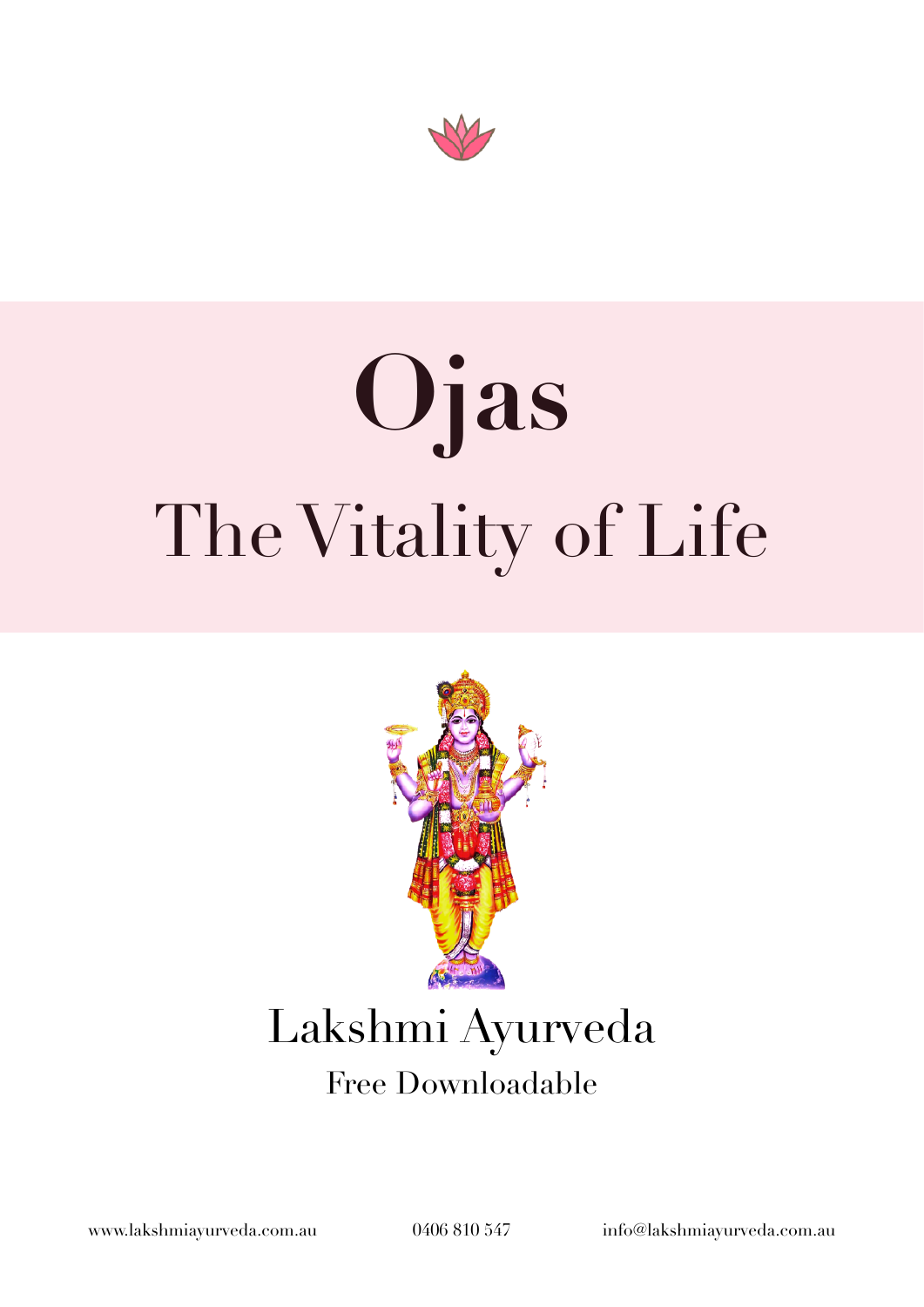## **About Ojas**

Ojas is responsible for consciousness, purity in thoughts, health, positivity, immunity, longevity, intelligence and memory - it is one of the most important elements to maintain and sustain life.

**Sthula bhagah shukram snehabhagah sukshma tejabhutam ojah Su Su 14** 

Ojas is the essence of the saptadhatus the seven bodily tissues Su Su 22:19

**Synonyms** for Ojas are Bala, Kapha and Prana.

**There are two types of Ojas 1. Para (hridaya sthana)** – this Ojas stays in the heart. It stimulates the pacemaker sinoatrial (SA) node and maintains healthy heart activity. The quantity is 8 drops. Therefore, the function of the Apara Ojas depends upon Para Ojas. If the heart stops the apara Ojas slows, resulting in death.

**2. Apara Ojas (Sarvanga sharira vyapi)** moves throughout the body (like ghee in milk). The quantity of this Ojas is 1/2 anjali. It is also known as shleshma Ojas because its properties are similar to shleshma (Kapha). The main seat of apara ojas are the ten dhamani (vessels) connected with the hridaya (heart). Any decrease in Apara Ojas will result in weakness in the body and low immunity.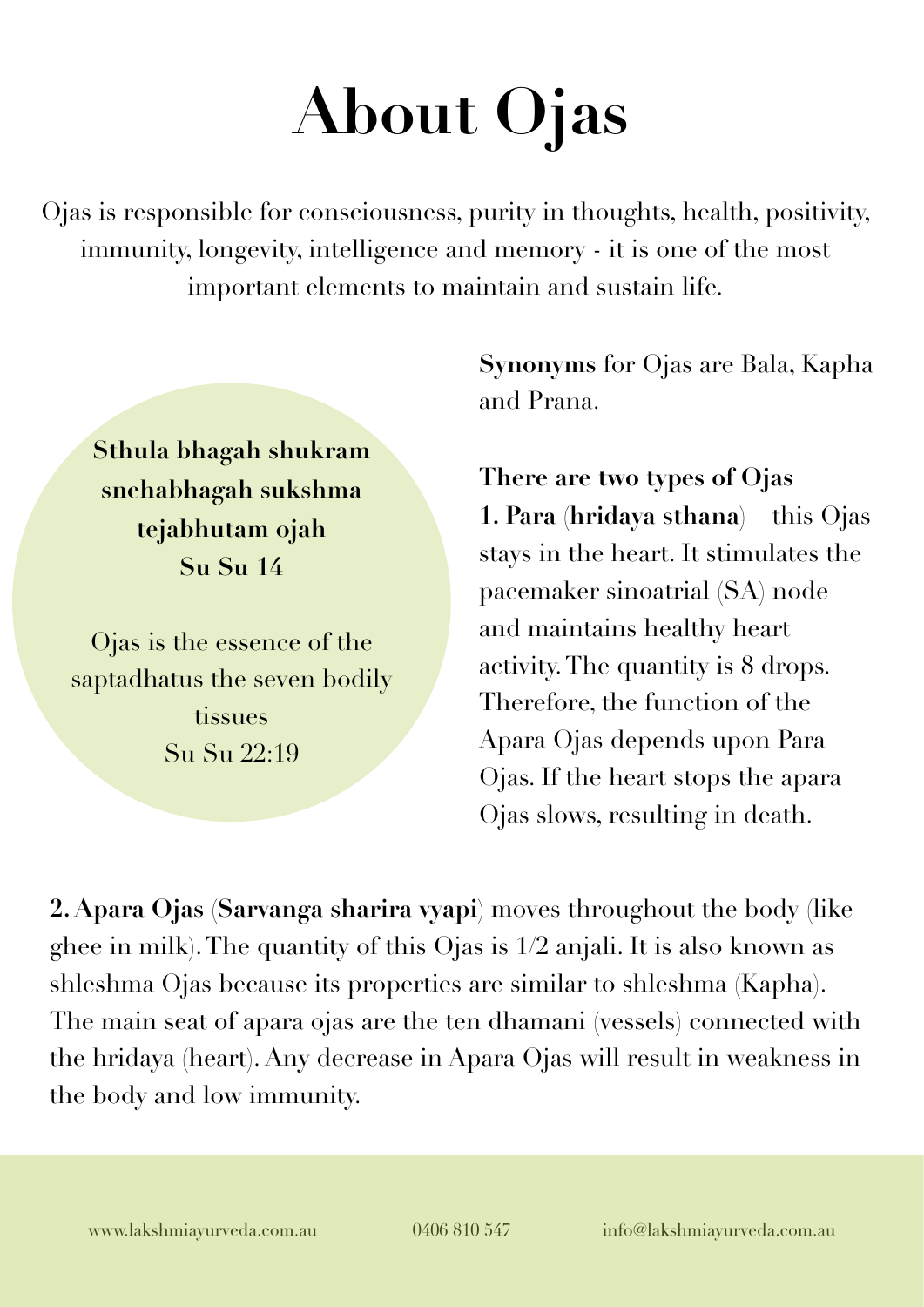Guru – heavy Sheeta – cooling Mrudu – soft Slakshna – smooth Madhura – sweet Sthira – stable Prasanna – pleasant Picchila – sticky Snigdha -oily Bahalam – spreads to the minute channels

### **10 Qualities of Ojas**

### **Signs of Optimal Ojas**

Happy, cheerful, blissful Loving and compassionate Strong immunity Good retention of knowledge Eyes full of lustre Glowing skin Shining hair **Clarity** Strength

[www.lakshmiayurveda.com.au](http://www.lakshmiayurveda.com.au) 0406 810 547 [info@lakshmiayurveda.com.au](mailto:info@lakshmiayurveda.com.au)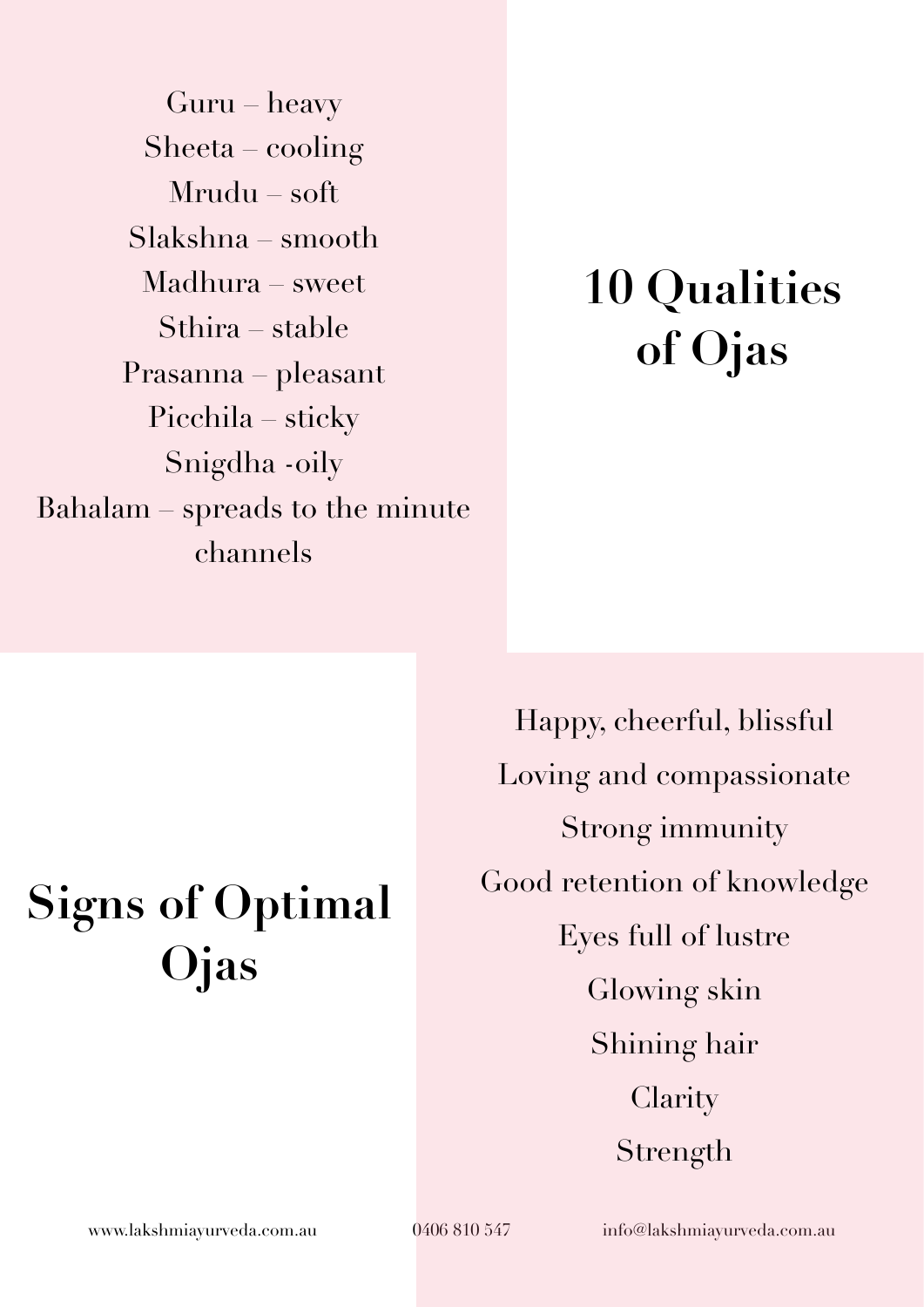## **Ojas Drink Recipe**

#### **Ingredients**

- 10 almonds blanched with the skins removed
- 3 dates
- 1/4 tsp ginger powder
- 1/4 tsp cardamom powder
- 200 mls of hot water

#### **Directions**

- Soak almonds and dates in hot water for 1-2 hours
- Blend all ingredients together until smooth.
- Add this mixture (together with the water) to a pot and bring to a boil.
- Remove from heat.
- Serve warm.
- The recipe is also available on our blog at https:// www.lakshmiayurveda.com.au/2020/05/ojas-drink-recipe/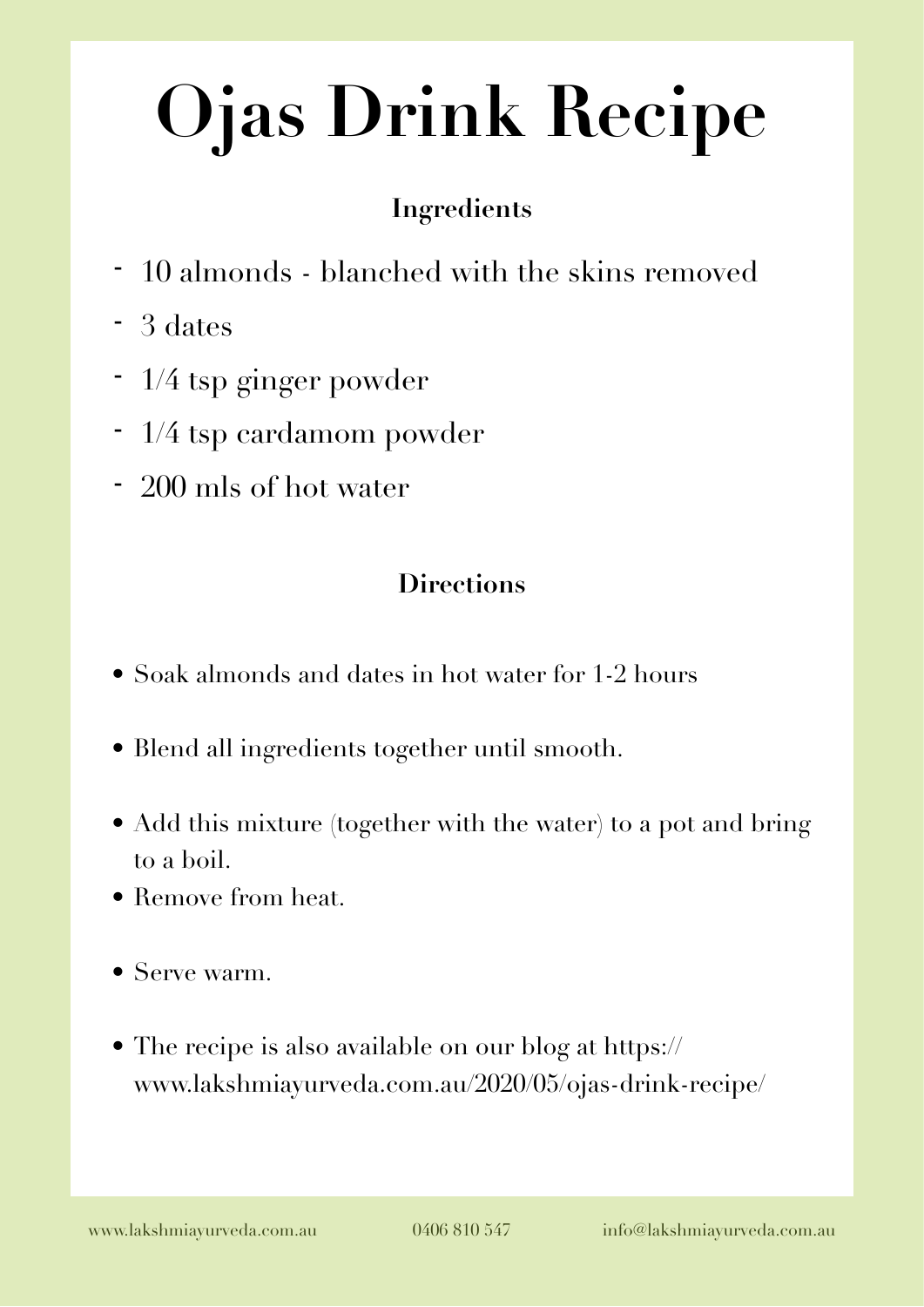### **How to Increase Ojas**

Ojas is the nectar or essence of all seven dhatus which are nourished by the wholesome food we eat through the Rasa dhatu.

Honey is a great analogy to use for the formation of Ojas. Thousands of bees collect the nectar of flowers and concentrate it into honey and store it in their hives. Honey is the Ojas of flowers.

- 1. Eat regular meals, sattvic food, ghee, honey, rice and fruits
- 2. Dates, Almonds, Saffron, cardamom, milk,
- 3. Foods and herbs having same qualities of Ojas should be used
- 4. Dinacharya/ Daily routine, Rtucharya/ seasonal routine, raticharya/ night routine
- 5. Yoga, pranayama
- 6. Spiritual practices
- 7. Avoid activities which cause unhappiness of the mind
- 8. Avoid alcohol and deep-fried food, less hot and spicy foods
- 9. Brahmacharya/ controlled sexual life
- 10. Rasayana/ rejuvenation treatment
- 11. Jeevaniya Gana aushadhi (life promoting medicines)